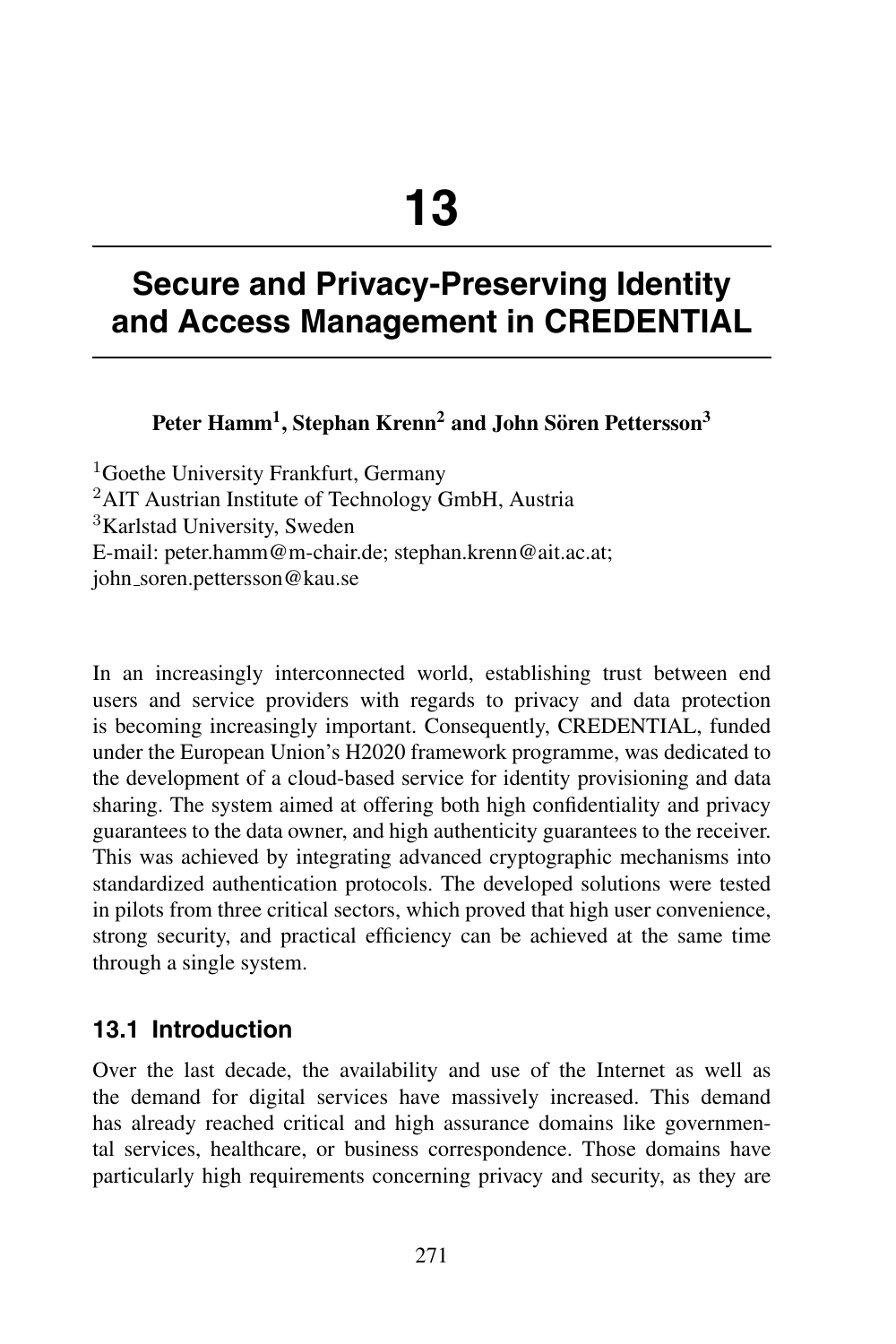#### 272 *Secure and Privacy-Preserving Identity and Access Management*

processing highly sensitive user data, and thus they need to be harnessed with various mechanisms for securing access.

Handling all the different authentication and authorization mechanisms requires user-friendly support provided by identity management (IdM) systems. However, such systems have recently experienced a paradigm shift themselves. While classical IdM systems used to be operated locally within organizations as custom-tailored solutions, nowadays identity and access management are often provided "as a service" by major cloud providers from different sectors such as search engines, social networks, or online retailers. Connected services can leverage the user identity base of such companies for authentication or identification of users.

In addition, many of these service providers do not only allow users to authenticate them towards a variety of cloud services, but also enable them to store arbitrary other, potentially sensitive, data on their premises, and share this data with other users in a flexible way, while giving the owner full control over who can access their data.

Unfortunately, virtually all existing solutions suffer from at least one of the following two drawbacks. Firstly, upon authentication a service provider (a.k.a. relying party) is only ensured by the IdP service that a user's attributes (e.g., name, birth data, etc.) are correct, but it does not receive any formal authenticity guarantees that these attributes were indeed extracted from, e.g., a governmentally-issued certificate. That is, the relying party needs to make assumptions about the trustworthiness of the IdP, which may not be desired in case of high-security domains. Secondly, users often do not get formal end-to-end confidentiality guarantees in the sense that the data storage and IdP do not have access to their data. In particular, for the IdP aspect this is technically necessary as otherwise the IdP could not vouch for the correctness of the claimed attributes. However, this introduces severe risks, e.g., in case of security incidents such as data leaks.

#### **13.1.1 CREDENTIAL Ambition**

The main ambition of the CREDENTIAL project was to overcome these limitations by designing and implementing a cloud-based identity and access management system which upholds privacy and data confidentiality at all times while simultaneously giving the relying party high and formal authenticity guarantees on the received data.

More precisely, the system aims to put users into full control over their data. They can share digitally signed data with relying parties in its entirety or in parts, thereby realizing the minimum disclosure principle.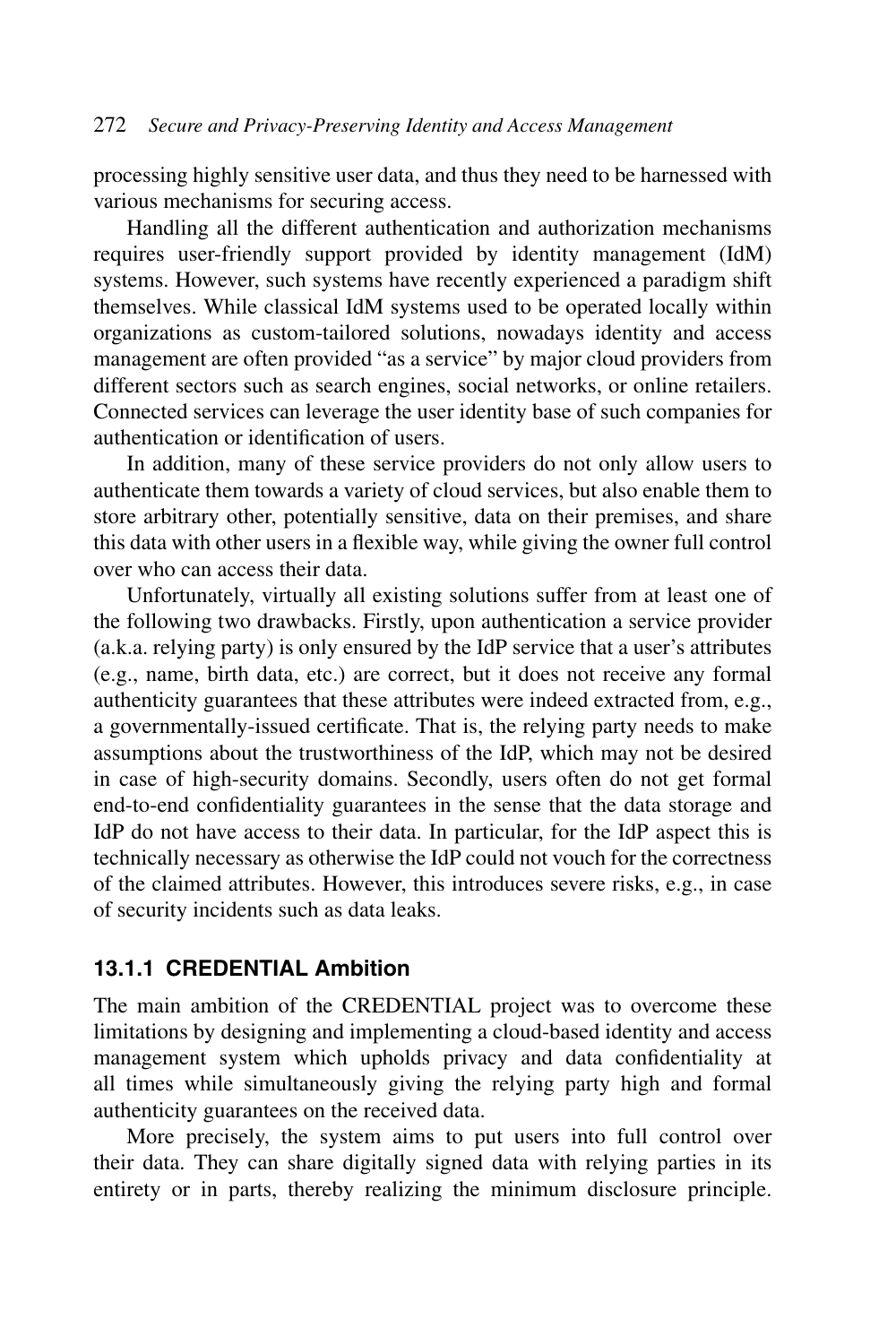Furthermore, all exchanged data is encrypted end-to-end, without the cloudservice provider being able to access the data. By being able to plausibly deny having access to the data, the service provider is able to build his business strategy around this advantageous security property. At the same time, the relying parties is guaranteed that the data they received from the identity provider is authentic and was indeed issues, e.g., by a public authority, thereby reducing the necessary amount of trust into the IdP with regards to the correctness of the provided data. This also holds true if only parts of a signed document are shared with the relying party.

### **13.2 Cryptographic Background**

Before being able to describe how CREDENTIAL achieved its main ambition, we will briefly recap the necessary cryptographic primitives on a high level. For more detailed background information, we refer to the original literature.

#### **13.2.1 Proxy Re-encryption**

In conventional public key encryption schemes, a user Alice holds a public key  $pk_A$  and a corresponding secret key  $sk_A$ . Now, when another user Bob wants to send a message to Alice, he encrypts a message  $m$  under  $pk<sub>A</sub>$ , and sends the resulting ciphertext  $c_A$  to Alice, who then can decrypt the ciphertext using her secret key. Unfortunately, this technique is not practical for data sharing applications: assume that Alice stores her confidential data in an encrypted form on a cloud platform. Now, in order to share the data with Bob and Charlie, she would need to download the ciphertexts, decrypt them locally, and encrypt them again under the right public keys, say  $pk_B$  and  $pk_C$ .

This challenge is overcome by proxy re-encryption, originally introduced by Blaze et al. [3], and later refined by Ateniese et al. [1] and Chow [6], among others. Using those schemes, Alice can use her secret key and a receiver's public key to compute a re-encryption key  $rk_{A\rightarrow B}$ . Using this key, a proxy can translate a ciphertext  $c_A$  encrypted for Alice into a ciphertext  $c_B$ for Bob, without learning any information about the message contained in the ciphertext beyond what is already revealed by the ciphertext itself (e.g., the size of the message).

Within CREDENTIAL, proxy re-encryption is used to enable end-to-end encrypted data sharing without negatively affecting usability or efficiency on the end-user side, as the computation is outsourced to the CREDENTIAL Wallet.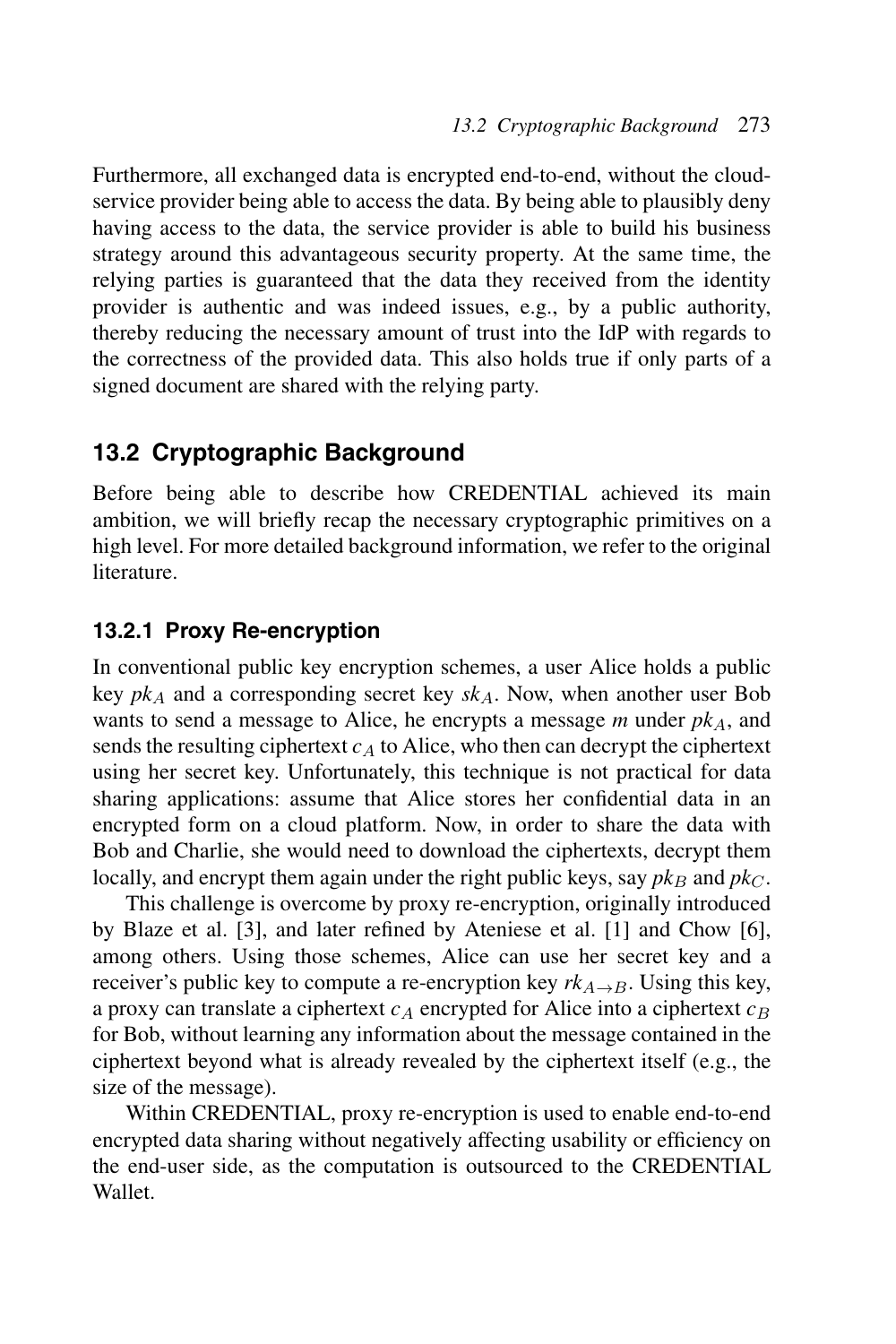#### **13.2.2 Redactable Signatures**

Traditional digital signature schemes allow the receiver of a signed message to verify the authenticity of the document. That is, a signer first uses his secret signing key *sk* to sign a message *m*, obtaining a signature *sig*. Now, a receiver, having access to *m*, *sig*, and the signer's public verification key *vk* can verify that the message has not been altered in any way since the signature has been generated. In particular, any editing or deletion of message parts would be detected, as the verification process would fail.

While this is a very useful primitive in many applications, it is often too restrictive when developing privacy-preserving applications. For instance, when aiming for selective disclosure in authentication processes, the holder of a signed electronic identity document is not able to blank out the information he does not want to reveal to the receiver.

Redactable signatures [16] solve this problem. In such schemes, the signer can label blocks of a message *m* as admissible when creating a signature *sig*. Now, any party having access to *m* and *sig* can redact admissible message blocks and update the signature to a signature that will still verify for the altered message, without requiring any secret key material. However, no other modifications than redacting admissible blocks (such as deletion of other blocks or parts of blocks, or arbitrary updates to the messages) can be performed without breaking the validity of the signature. Thus, the receiving party can rest assured that the received data blocks are authentic and have been signed by the holder of the secret key.

### **13.3 Solution Overview**

To realize the project's ambition, the project consortium developed a cloudbased platform called the CREDENTIAL Wallet. Users can access and manage their account using a mobile application, the CREDENTIAL App.

In the following, we describe the main steps performed by the actors involved in the CREDENTIAL authentication flow:

- A user obtains a digital certificate on his attributes from an issuer, which could be a public authority attesting the user's birth date or nationality, but also a service provider signing the expiration date of a subscription. This is done by letting the issuer sign the user's attributes using a redactable signature scheme.
- The user then encrypts the received certificate using his public encryption key and uploads this data to the CREDENTIAL Wallet.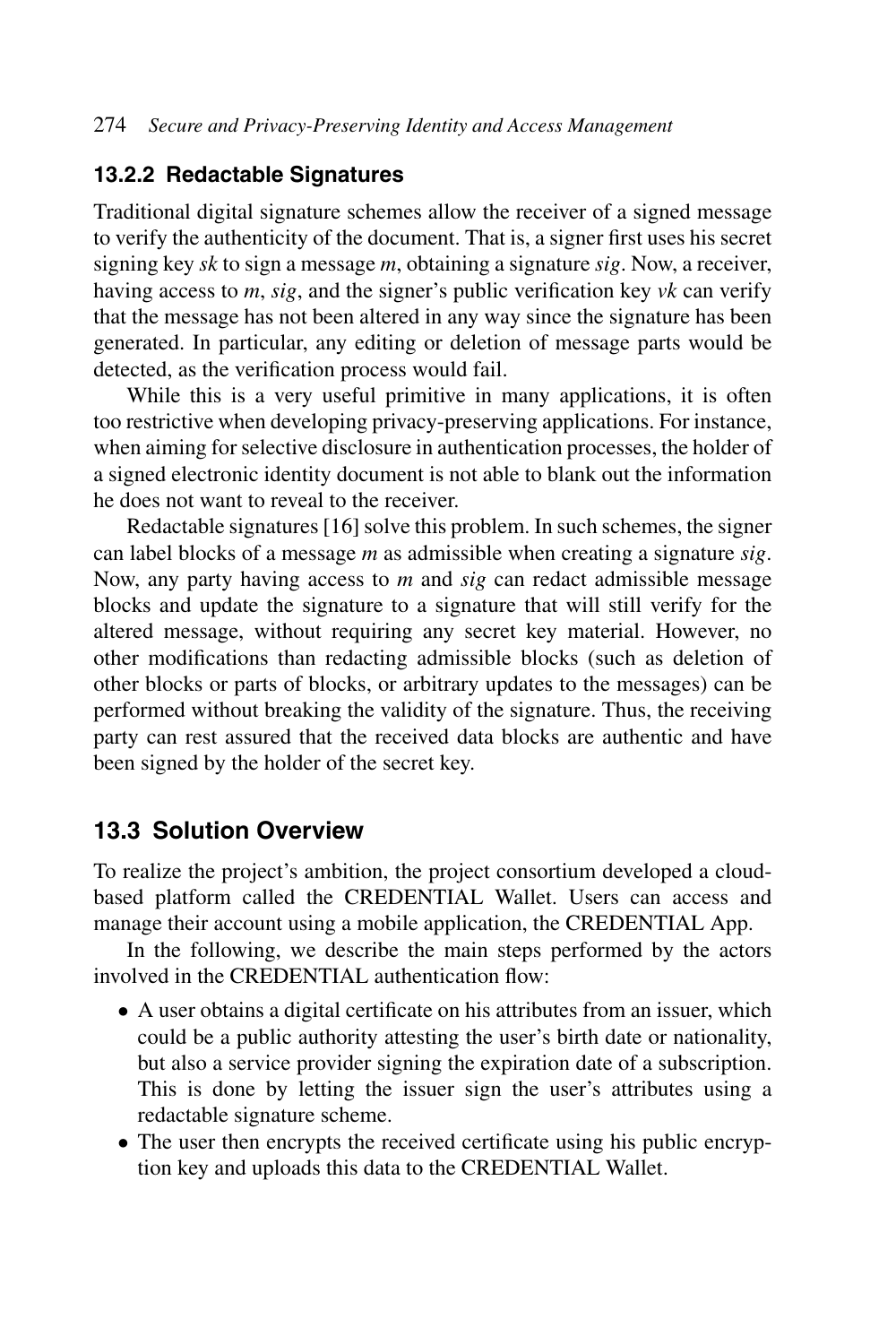- When a relying party either another user or a service provider requests access to the user's data for the first time, the user computes a re-encryption key from his public key to that of the relying party. To do so, the user employs the CREDENTIAL App, which fetches the receiver's public key, while the user's secret key is locally stored. The App then sends the re-encryption key to the CREDENTIAL Wallet, where it is stored in a dedicated key storage component. For subsequent access requests from the same relying party no fresh key material needs to be generated until a potential key update.
- Now, when the relying party accesses the data, the user receives a notification through the CREDENTIAL App. The user selects which attributes to reveal to the relying party and which ones to blank out. Having received the selection, the CREDENTIAL Wallet redacts the defined attributes and re-encrypts the resulting ciphertext for the receiver.
- Having received the re-encrypted and redacted data, the relying party decrypts the ciphertext using its own secret key and verifies the signature on the received attributes. If the verification succeeds, the receiver is ensured that the revealed information was indeed signed by the issuer, and continues, e.g., by granting the user access to the request resource. If the verification fails, authentication was unsuccessful and the relying party aborts.

An overview of the described data flow is given in Figure 13.1. In the case that a user wants to share non-authentic data with another user, the process is simplified, in the sense that all steps related to signature generation, redaction, and verification are omitted.



Figure 13.1 Abstract data flow in CREDENTIAL [10].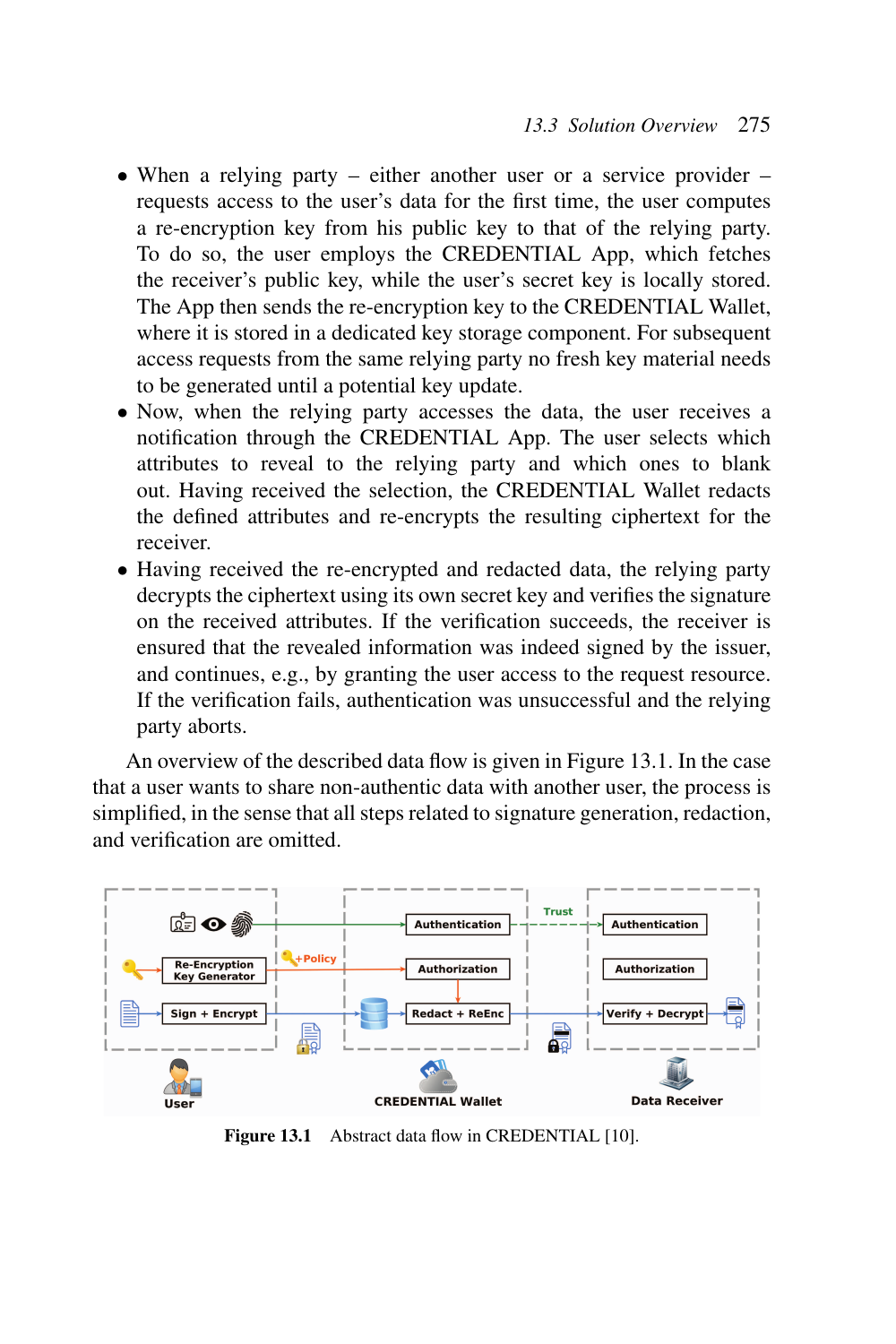#### **13.3.1 Added Value of the CREDENTIAL Wallet**

The described data flow and implementation of the CREDENTIAL Wallet brings various benefits for all actors in the ecosystem of identity and access management [2, 11].

**Benefits for end users.** The end users of the CREDENTIAL Wallet benefit in various ways from the fact that the CREDENTIAL Wallet and all related components are under the privacy-by-design principle. For instance, the necessary trust into the IdP provider can be significantly reduced, as the provider does no longer have access to any of the user's data; besides protecting against internal threats such as malicious system administrators, this also shields the user against security incidents such as data leaks because of active attacks or during hardware decommissioning. Users are put back into full control over their data and can selectively disclose parts of their identity information to the service provider. This is enforced on a technical and not on a policy level. Furthermore, the user needs to access his or her secret key material when granting a relying party access to his attributes for the first time, but not for subsequent authentications. In particular, the user can store his or her secret key on a trusted mobile device, but does not need to carry it with them, e.g., when leaving for vacation. Finally, due to the implemented multi-factor authentication mechanisms, accessing a service from an insecure device (e.g., a shared PC) under the control of a potential adversary does not enable the adversary to impersonate the user for subsequent authentications to the same or other services.

**Benefits for CREDENTIAL Wallet providers.** Compared to traditional providers of identity and access management systems, providers of the CRE-DENTIAL Wallet benefit from the end-to-end encryption mechanisms used in our solution, and they can build their business models around our increased security features and guarantees. By not having access to sensitive user data, the liability risk is reduced significantly, and it becomes easier to comply with legal regulations such as the General Data Protection Regulations (GDPR).

**Benefits for relying parties.** The main benefit for relying parties is that they receive formal authenticity guarantees on the data they receive, by being able to verify that the data they receive was indeed cryptographically signed by a valid issuer. Consequently, they can significantly reduce the necessary trust into the identity provider. Furthermore, the CREDENTIAL Wallet was designed with maximum interoperability with existing industry standards for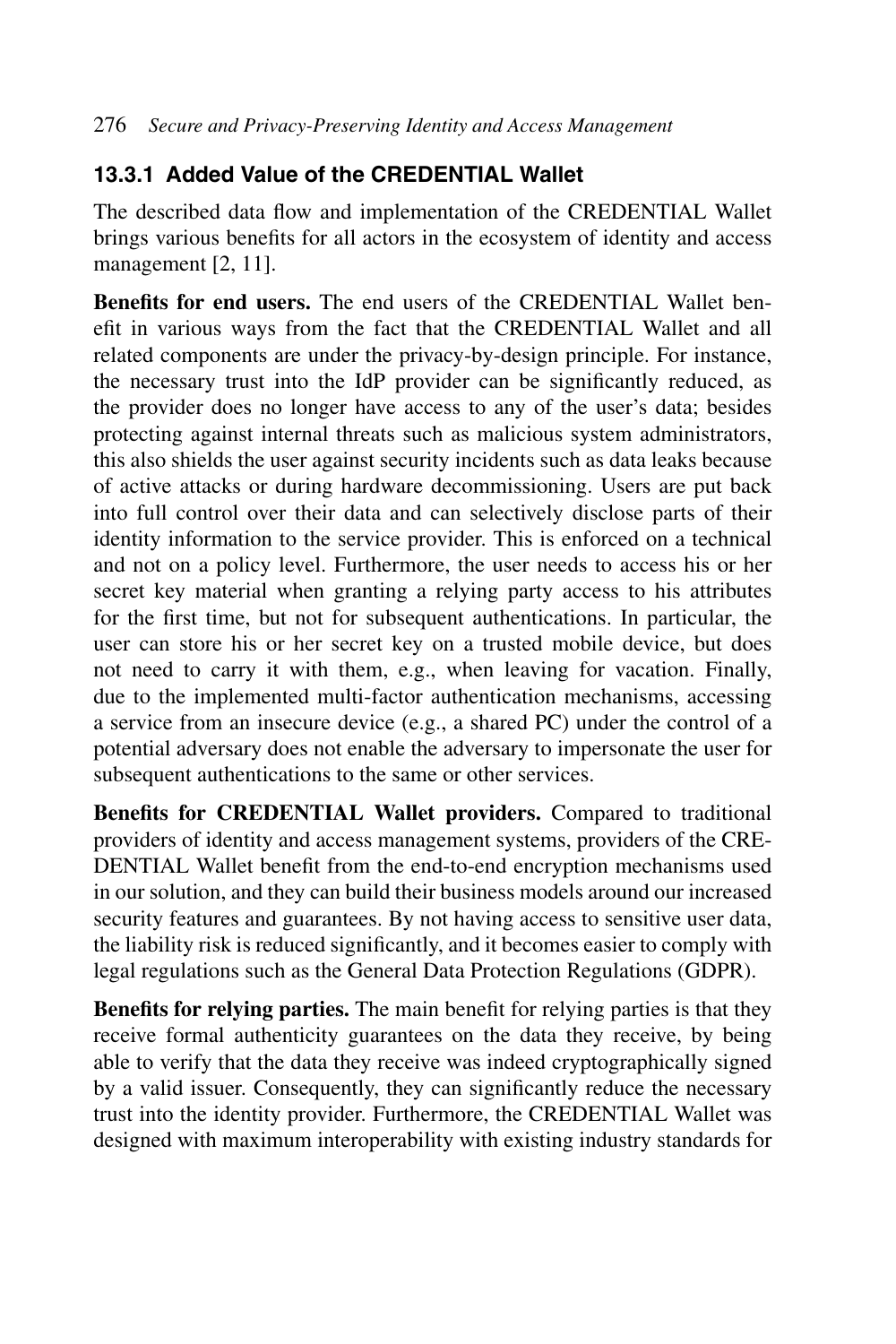entity authentication (e.g., OAuth) in mind. This simplifies the integration into existing schemes substantially compared to other solutions following an ad-hoc design.

#### **13.4 Showcasing CREDENTIAL in Real-World Pilots**

A main objective of the CREDENTIAL project was not only to design the CREDENTIAL Wallet, improve and adapt the required technologies, and develop the necessary components, but also to evaluate the usability, stability, and efficiency of the applications in different real-world application domains from critical sectors.

In the following, we give a brief overview of the different pilot domains and our conclusions based on representative pilot users. Preliminary descriptions of the pilots can also be found in [8, 11].

#### **13.4.1 Pilot Domain 1: eGovernment**

CREDENTIAL's eGovernment pilot considered citizens and professionals who wish to authenticate themselves towards services offered by a public authority in a highly transparent way that gives them full control over which data goes where. More precisely, the project partners integrated the CREDENTIAL Wallet into SIAGE, a web portal hosted by our project partner Lombardia Informatica S.p.A. When visiting SIAGE's login page, users were offered to connect using their CREDENTIAL account. When selecting this option, they were redirected to an OpenAM component developed within the project, and an OAuth2 authentication flow was initiated. The users received a notification on their mobile phone and were asked to accept the information requested by the SIAGE system for authentication. Upon approval, the CREDENTIAL Wallet re-encrypted and redacted the appropriate user attributes before forwarding the resulting authentication token to SIAGE, which decrypted the data and verified its authenticity.

The pilot was executed using internal IT professionals for technical evaluations, and external focus groups to analyse the usability and perceived security aspects of the solution. The overall opinion of the users was very positive throughout all user groups. A detailed description of the pilot execution is also given in [17].

We want to stress that the analysed functionalities also demonstrate the technical feasibility and efficiency of the CREDENTIAL technologies in the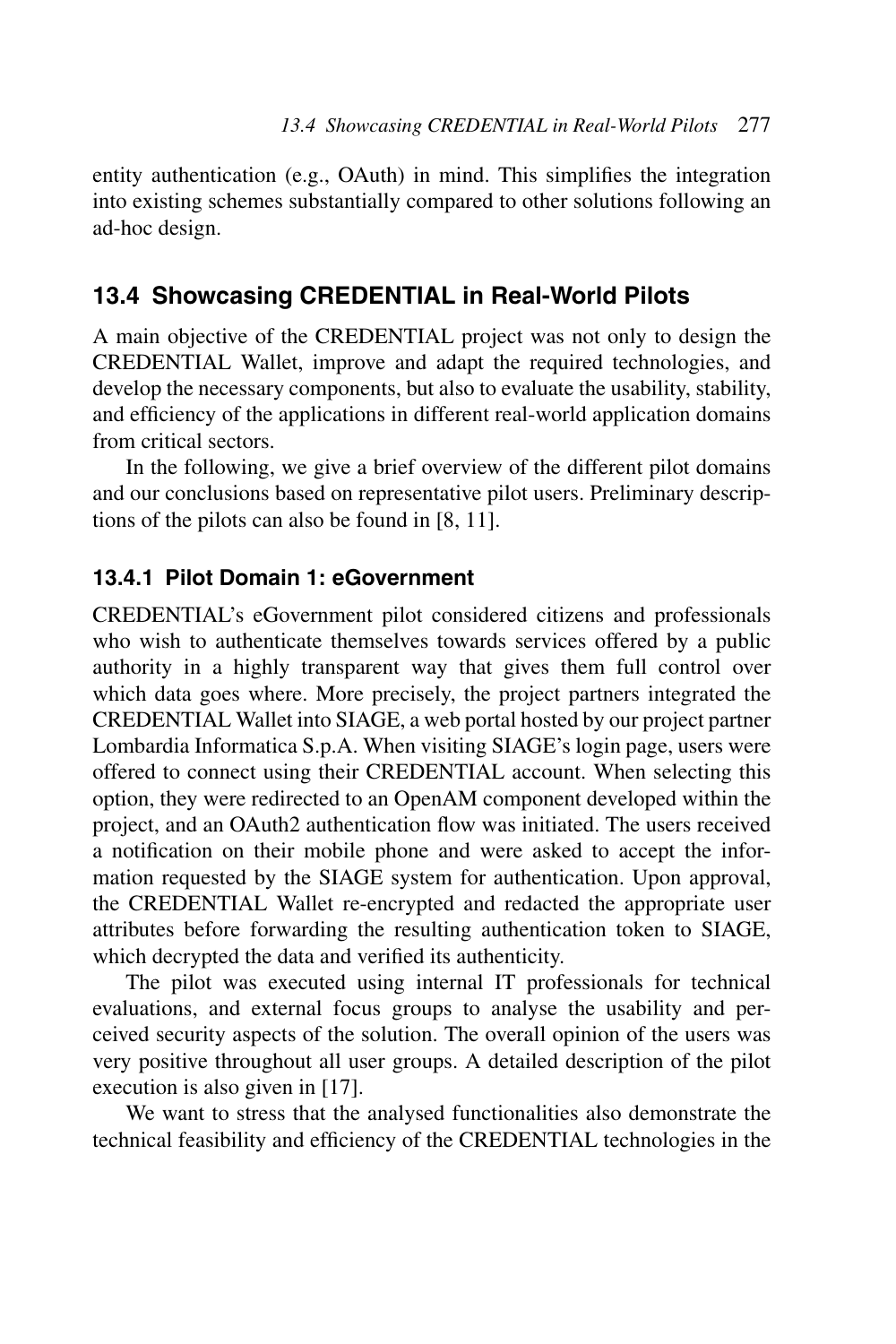context of many other eGovernment procedures beyond pure authentication, including aspects such as paper de-materialization. Imagine for example an employer who is willing to issue pay slips electronically. This employer, taking the role of the issuer in the authentication case, could sign the pay slip using a redactable signature scheme and label the different blocks of the pay slip as admissible. Now, when a user wants to request financial advantages from Lombardy region through the SIAGE system, he could log in as described above, and then decide to share those parts of the pay slip that are needed for receiving the requested support. For instance, if the support solely depends on gross income, the notification on the mobile phone would request obligatory access only to this data, and the user could decide to blank out information such as spent vacation days or reimbursements of actual travel costs. The data flows would be fully analogous to the authentication flow, and the service provider only needs to integrate the needed CREDENTIAL **libraries** 

#### **13.4.2 Pilot Domain 2: eHealth**

The eHealth pilot focused on secure remote data sharing between diabetes patients and their physicians [14]. To do so, two dedicated mobile applications for patients and doctors, respectively, have been developed.

The patient's app offers a convenient way for users to import medical data from devices such as glycosometers or scales. Like existing healthcare applications, users can browse through their history and get visual representations of their measurements. Whenever a user imports a new value and wishes to store it in its patient healthcare record (PHR), this access request is processed by a dedicated component developed within the project, cf. Figure 13.2. This so-called interceptor component redirects all requests through the CREDENTIAL Wallet. Technically, the patient's data is encrypted using a symmetric encryption scheme. The symmetric key is then encrypted employing the user's proxy re-encryption key and stored in their CREDENTIAL Wallet account. When selecting a treating doctor, the patient's application computes a re-encryption key from the patient to the doctor and deposits it in the CREDENTIAL Wallet's key store. Now, using the doctor's app, a diabetologist or general practitioner can access the encrypted key in the patient's account. The CREDENTIAL Wallet reencrypts the ciphertext and the doctor receives the secret key that was used to encrypt the data in the PHR. After accessing the encrypted data in the PHR, the doctor can decrypt the data and analyse the patient's measurements.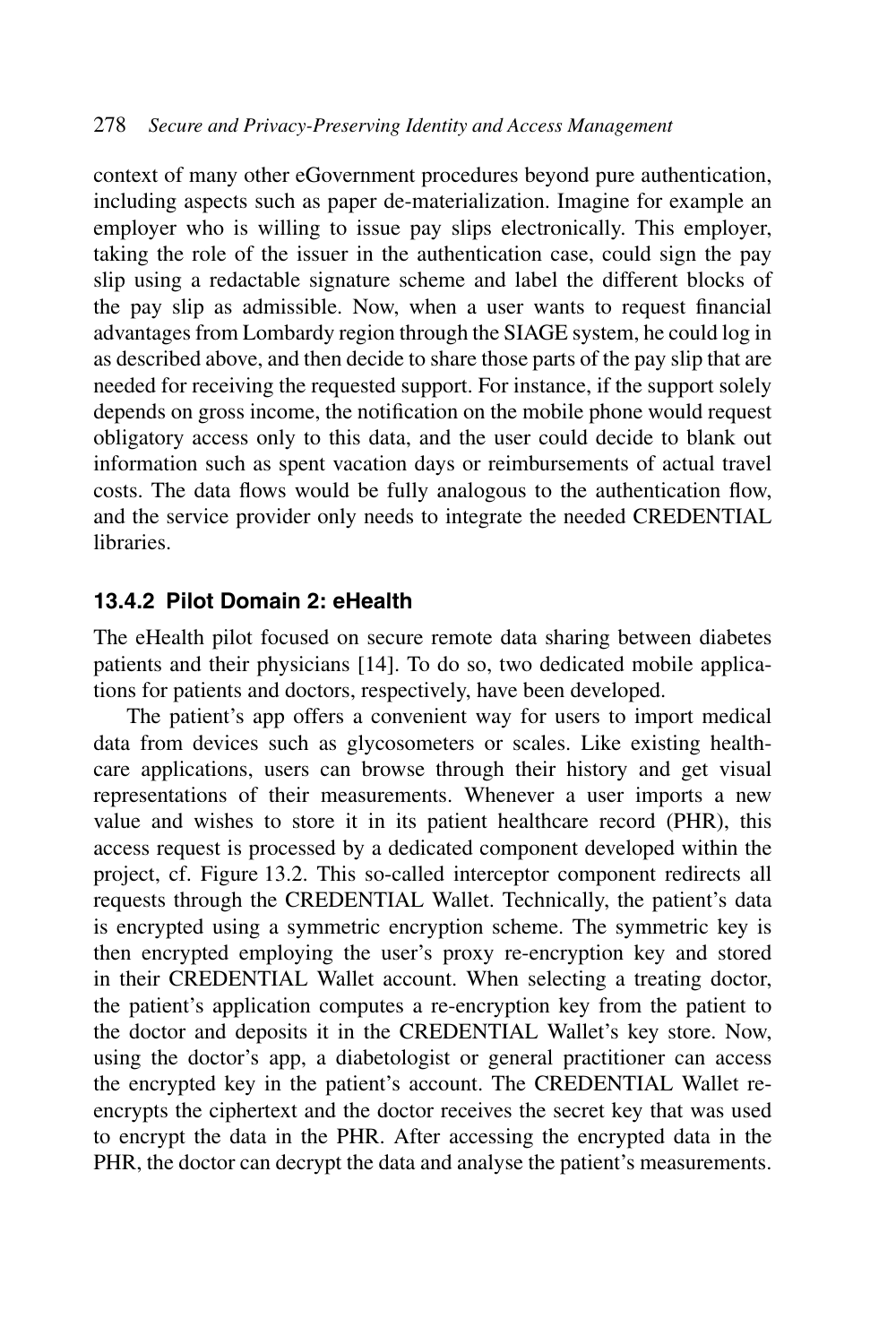



**Figure 13.2** Architecture of the CREDENTIAL eHealth pilot (cf. also [14]).

Furthermore, the doctor can also provide feedback to the patient, e.g., by adding lab values such as HbA1c, or provide treatment recommendations.

After overcoming initial stability and efficiency problems, the feedback received from the external users and doctors was highly positive, in particular concerning the perceived security guarantees of the developed solution. One of our main conclusions is that it is possible to provide sophisticated end-toend security solutions to the user in a way that is almost fully transparent and does not negatively affect usability.

#### **13.4.3 Pilot Domain 3: eBusiness**

The eBusiness pilot, documented in detail by Pallotti et al. [13], covered three use cases. The first use case allowed users to securely authenticate themselves towards an eCommerce platform, while the second use case enabled them to retrieve their data from the CREDENTIAL Wallet and share it with a service provider to subscribe to new services. From a technical point of view, these use cases are closely related to the eGovernment pilot described above, and we will focus on the third use case in the following.

In this use case, CREDENTIAL's proxy re-encryption libraries were integrated into InfoCert's Legalmail application, a certified mail service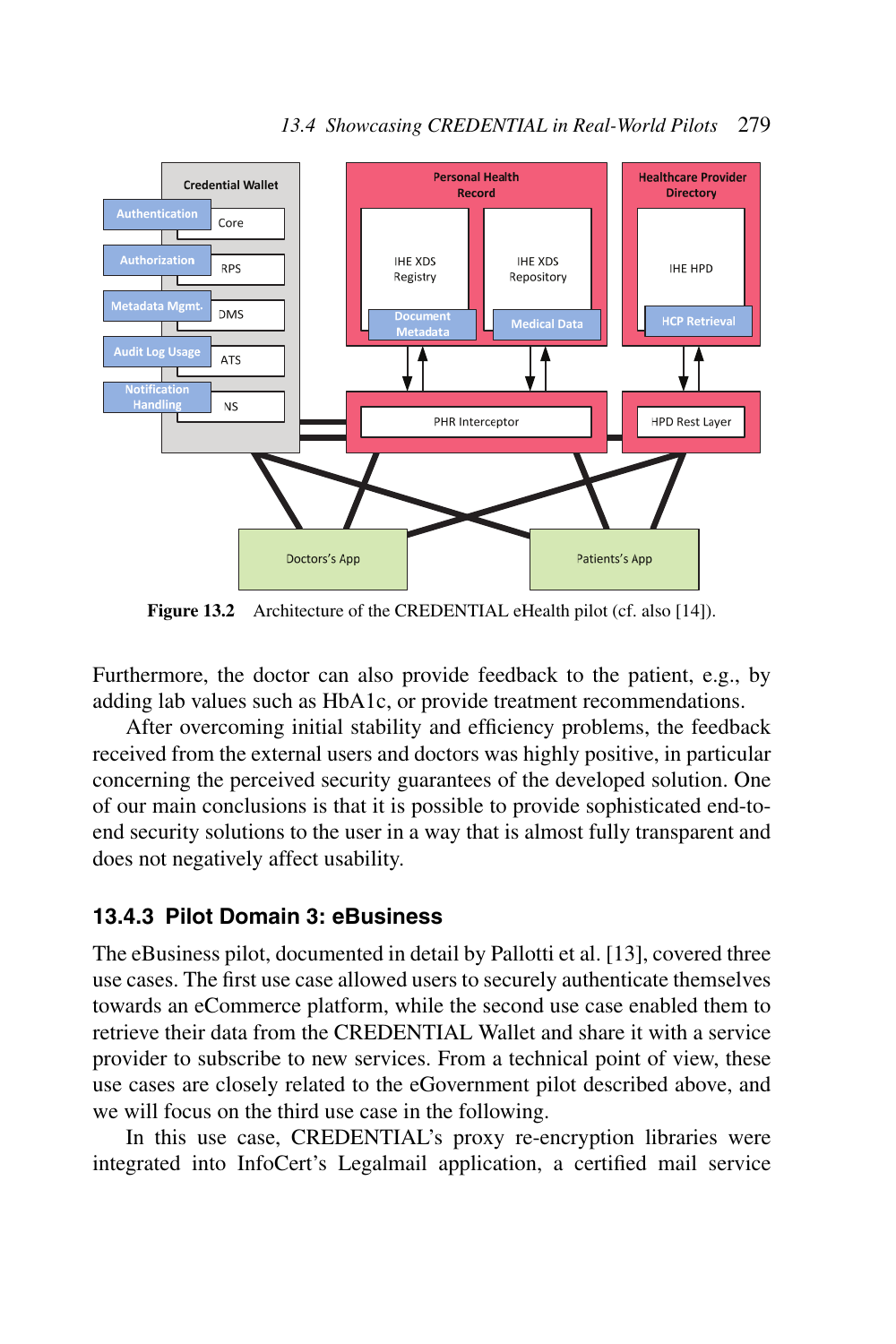providing the same level of legal assurance as paper-based registered mail. The use case addressed the issue of forwarding encrypted emails to a deputy in case of absence: using classical email encryption technologies, the sender would need to be notified that the intended receiver is currently unavailable and would have to resend the mail to the defined deputy. The only way to avoid this additional interaction would then be to share the receiver's secret decryption key with the deputy, which however poses significant security risks and requires very high trust assumptions. Using proxy re-encryption, a Legalmail client can define a deputy, and deposit a re-encryption key at the mail server. Upon receiving an encrypted mail, the message is re-encrypted and forwarded to the deputy, who can decrypt the mail using his own secret key. While the sender does not need to be actively involved in this process, he still received a notification for transparency reasons.

The test users involved in the piloting phase showed genuine interest in the added security provided by CREDENTIAL. The possibility of exchanging confidential messages with a certified mail service has been highly appreciated. In addition, the pilot was able to show that the CREDENTIAL Wallet is not only able to provide meaningful features "as a whole", but also that single components of the system can successfully be integrated in other contexts.

### **13.5 Conclusion and Open Challenges**

CREDENTIAL's main ambition was to develop a privacy-preserving and end-to-end secure and authentic data-sharing platform with integrated identity provisioning functionalities. To achieve this goal, the project consortium analysed, improved, and integrated security technologies from different domains including cryptography, multi-factor authentication, among others. Furthermore, the entire development process was accompanied by privacy experts to guarantee privacy-by-design and privacy-by-default, as well as by usability experts to ensure that end users are able to efficiently and conveniently interact with the system. Finally, the developed CRE-DENTIAL Wallet was tested through pilots within the highly sensitive domains of eGovernment, eHealth, and eBusiness, where the real-world usability and applicability of the developed solutions has been successfully proven.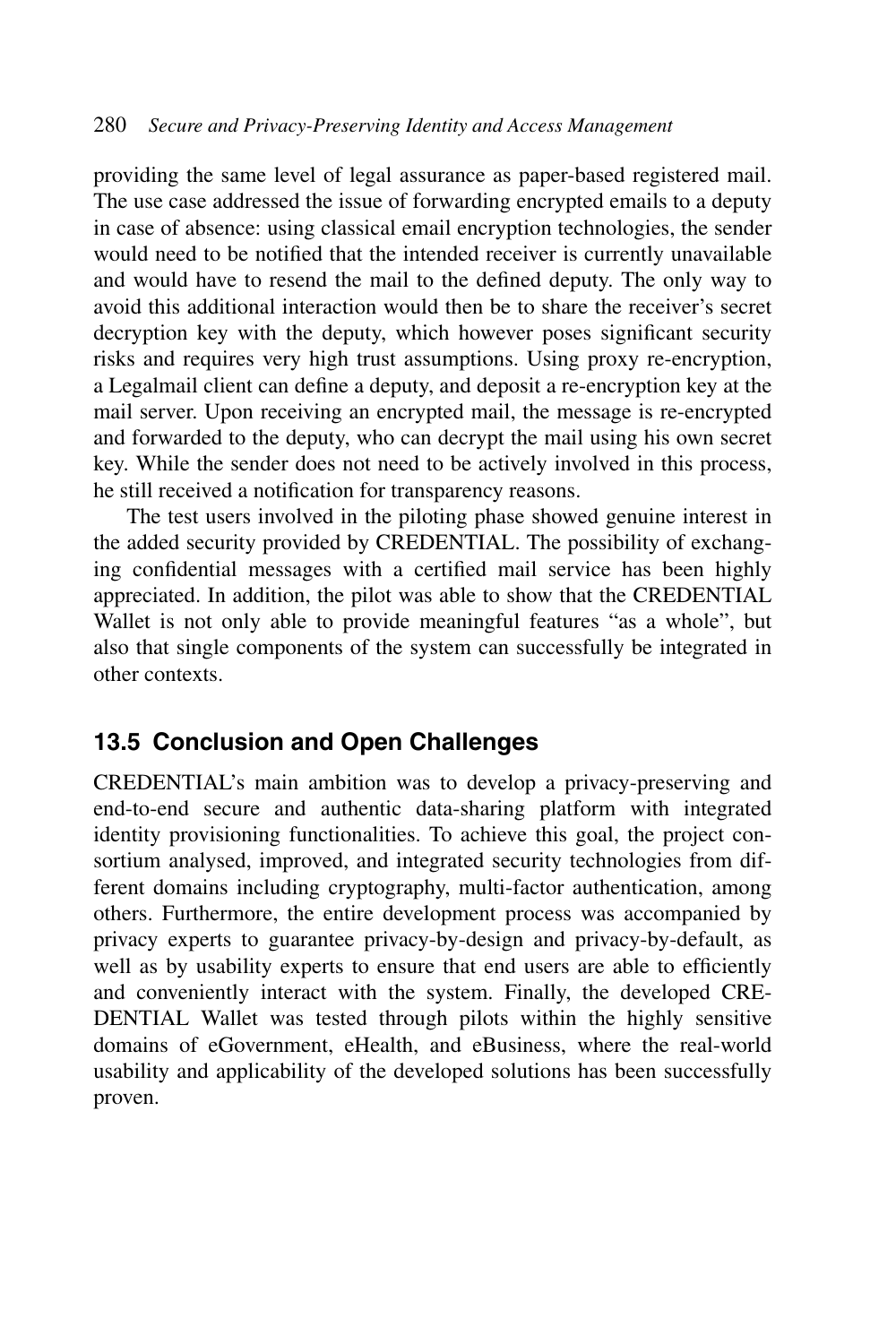#### **13.5.1 Recommendations on Usability and Accessibility**

Within the project, also ways to facilitate the adoption of privacy-friendly solutions for identity management and data sharing were studied. It turned out that users are often unaware of the privacy-issues with existing IdP solutions. Our analyses suggest that video tutorials can be an efficient way to inform users: statistical tests showed significant differences in the correctly identified advantages between participants who received a tutorial on single sign-on and those who did not, and also perceived usability increased of a more elaborate user interface which supported them in making more informed decisions [9].

Regarding accessibility, we believe that the European Directive 2016/2012 on the accessibility of websites and mobile applications of public sector bodies will inspire a development where assistive technology can seamlessly merge with IdP apps. A mobile application for the CREDENTIAL Wallet is an intermediary for the services benefitting from the Wallet's service. Thus, the public sector bodies – which all have to live up to the Directive – must rely on IdP services that also meet the requirements of the Directive. This will in its turn make it easy for service providers from the private sector to provide high levels of accessibility, as they benefit from users using these IdPs. Furthermore, the accessibility analysis provided within the CREDENTIAL project [7] can serve as an example for future developers of apps for services like the CREDENTIAL Wallet. One should also realise that further legal analysis might be needed from the public-sector side of its liabilities in accessible interactive communication.

#### **13.5.2 Open Challenges**

During the project duration, many challenges regarding design, efficiency, or understanding of user attitudes were successfully overcome. Nevertheless, we would like to briefly discuss two remaining challenges in the following.

**Metadata privacy.** From a technical point of view, metadata privacy is one of the main challenges that still needs to be addressed in cloud-based solutions such as the CREDENTIAL Wallet. While fundamental aspects such as linkability of authentication processes in cloud-based solutions were successfully addressed [12], the CREDENTIAL Wallet may still be able to infer sensitive information, e.g., who is sharing data with whom, or which data is accessed by whom and how often. The cryptographic literature contains several approaches to tackle these challenges, such as private information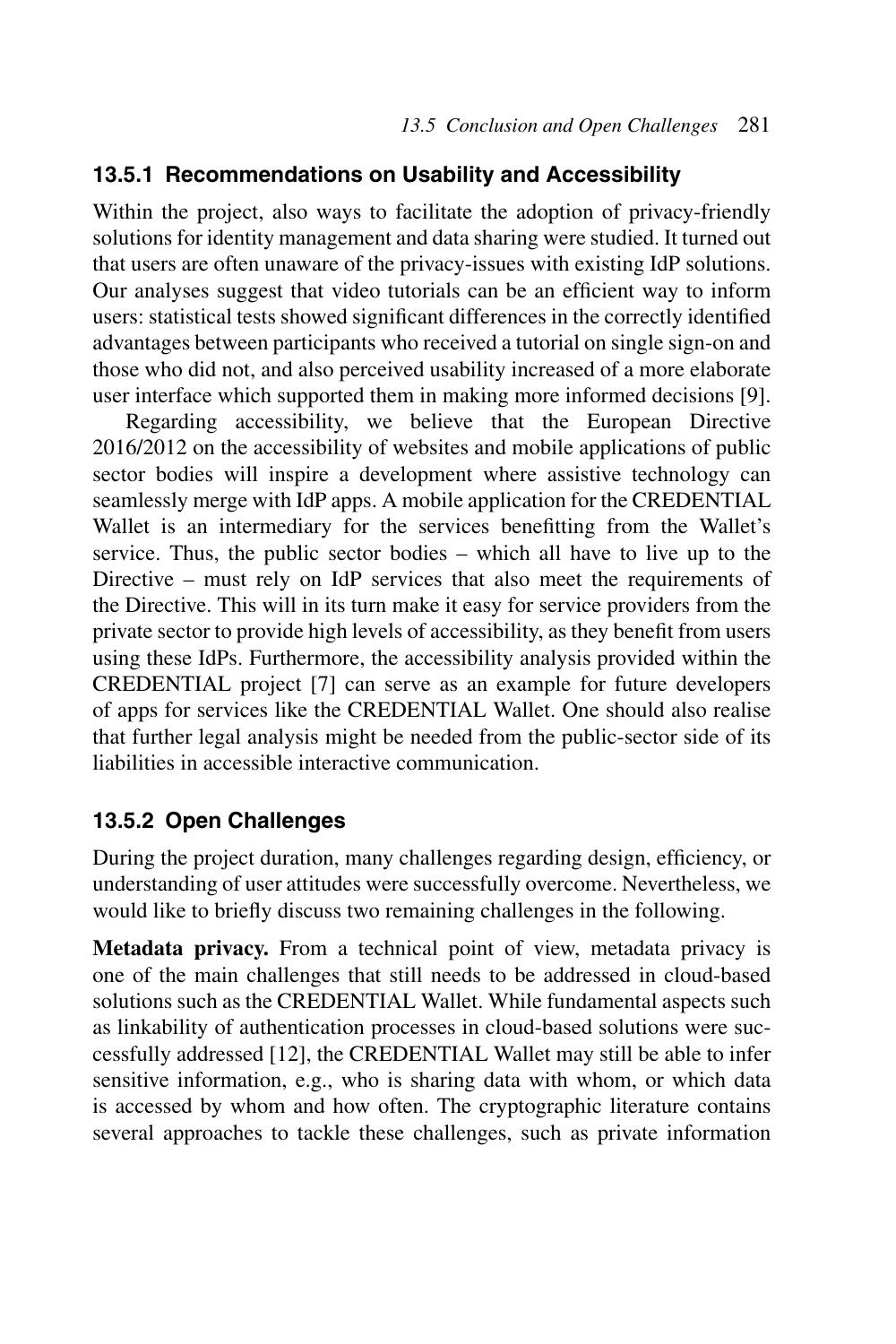retrieval (cf. [4] and reference therein) or oblivious transfer (cf. [15] and the references given there). However, to the best of our knowledge, all existing solutions are currently too inefficient for large-scale deployment in real-world systems or would render the entire system too expensive.

**Establishing business models for privacy.** A major challenge we faced during the CREDENTIAL project relates to establishing sustainable business models for privacy-preserving solutions. At the current point in time, many major identity provider solutions – offered by, e.g., major search engine or social network providers – are free for the end user in the sense that no subscription fee needs to be paid, but the providers in turn gain substantial amounts of data about the user and build their business models around this. Furthermore, several studies have shown that while end users prefer privacypreserving solutions in different scenarios, they are often not willing to pay for this feature. The successful commercialization of privacy-enhancing systems such as the CREDENTIAL Wallet would thus require a change of thinking on the cloud service provider and on the end user side, which could be triggered by legal regulations such as the General Data Protection Regulation (GDPR) or information campaigns to raise the users' awareness for privacy-related issues. Alternatively, especially for critical domains such as eHealth or eGovernment, we believe that also public authorities (e.g., ministry of health) could be potential providers of the CREDENTIAL Wallet, where the deployment and maintenance costs do not need to be paid directly by the end users.

## **Acknowledgements**

The CREDENTIAL (Secure Cloud Identity Wallet) project leading to these results has received funding from the European Union's Horizon 2020 research and innovation programme under grant agreement No 653454.

The authors would like to thank all partners of the CREDENTIAL consortium for their efforts and work during the entire project duration and beyond. Finally, the authors are grateful to the editors for their efforts during the preparation of this book.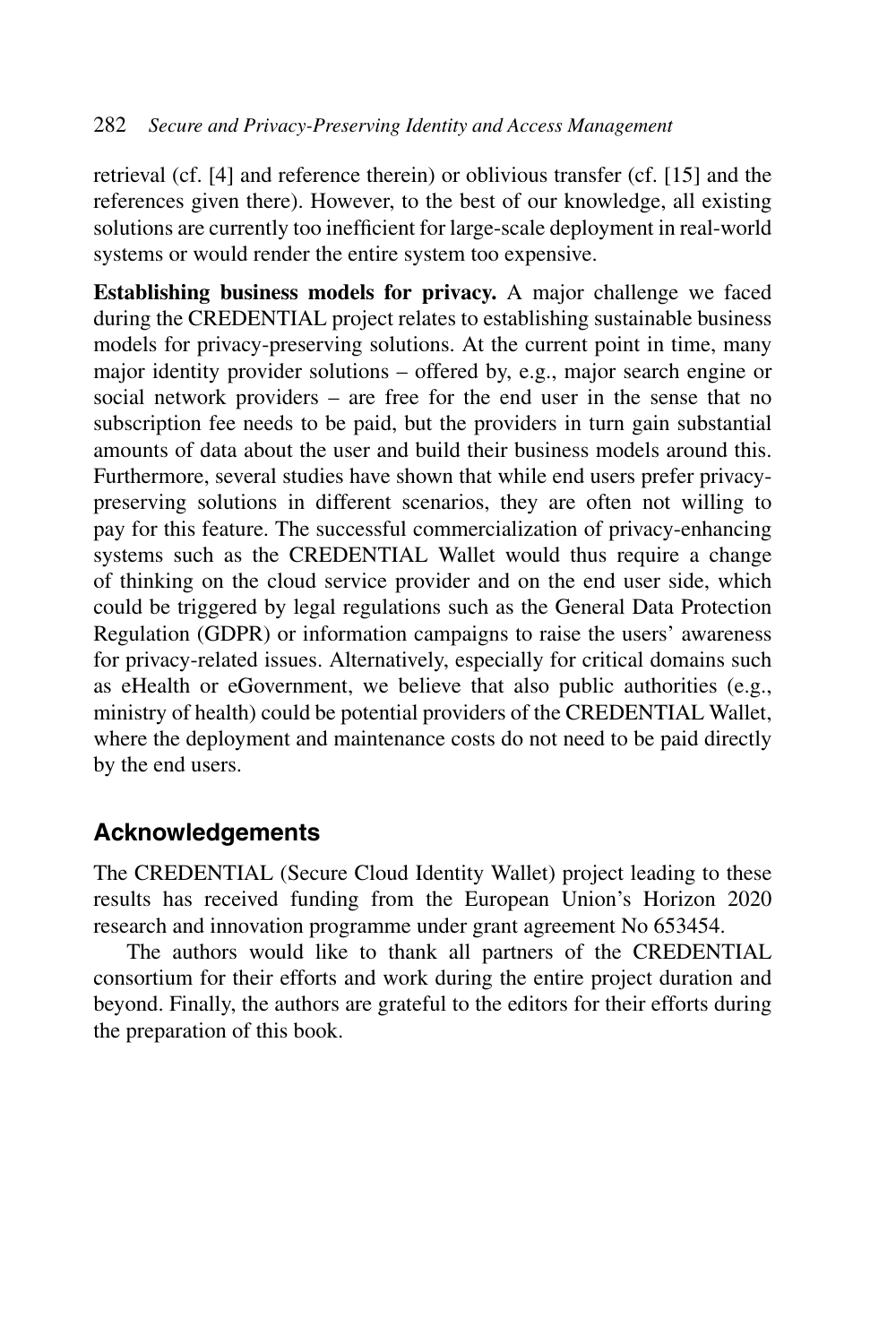#### **References**

- [1] Giuseppe Ateniese, Kevin Fu, Matthew Green, Susan Hohenberger. *Improved Proxy Re-Encryption Schemes with Applications to Secure Distributed Storage*. In NDSS 2005. The Internet Society. 2005.
- [2] Charlotte Bäccman, Andreas Happe, Felix Hörandner, Simone Fischer-Hübner, Farzaneh Karegar, Alexandros Kostopoulos, Stephan Krenn, Daniel Lindegren, Silvana Mura, Andrea Migliavacca, Nicolas Notario McDonnell, Juan Carlos Pérez Baún, John Sören Pettersson, Anna E. Schmaus-Klughammer, Evangelos Sfakianakis, Welderufael Tesfay, Florian Thiemer, and Melanie Volkamer. *D3.1 – UI Prototypes v1*. CREDENTIAL Project Deliverable. 2017.
- [3] Matt Blaze, Gerrit Bleumer, and Martin Strauss. *Divertible Protocols and Atomic Proxy Cryptography*. In EUROCRYPT 1998 (LNCS), Kaisa Nyberg (Ed.), Vol. 1403. Springer, 127–144. 1998.
- [4] Ran Canetti, Justin Holmgren, Silas Richelson. *Towards Doubly Efficient Private Information Retrieval*. In TCC (2) 2017 (LNCS), Yael Kalai and Leonid Reyzin (Eds.), Vol. 10678. Springer, 694–726. 2017.
- [5] Pasquale Chiaro, Simone Fischer-Hübner, Thomas Groß, Stephan Krenn, Thomas Lorünser, Ana Isabel Martínez Garcí, Andrea Migliavacca, Kai Rannenberg, Daniel Slamanig, Christoph Striecks, and Alberto Zanini. *Secure and Privacy-Friendly Storage and Data Processing in the Cloud*. In IFIP WG 9.2, 9.5, 9.6/11.7, 11.4, 11.6/SIG 9.2.2 International Summer School 2017 (IFIP AICT), Marit Hansen, Eleni Kosta, Igor Nai-Fovino, and Simone Fischer-Hübner (Eds.), Vol. 526. 153–170. 2018.
- [6] Sherman S. M. Chow, Jian Weng, Yanjiang Yang, and Robert H. Deng. *Efficient Unidirectional Proxy Re-Encryption*. In AFRICACRYPT 2010 (LNCS), Daniel J. Bernstein and Tanja Lange (Eds.), Vol. 6055. Springer, 316–332. 2010.
- [7] Felix Hörandner, Pritam Dash, Stefan Martisch, Farzaneh Karegar, John Sören Pettersson, Erik Framner, Charlotte Bäccman, Elin Nilsson, Markus Rajala, Olaf Rode, Florian Thiemer, Alberto Zanini, Alberto Miranda Garcia, Daria Tonetto, Anna Palotti, Evangelos Sfakianakis, and Anna Schmaus-Klughammer. *D3.2 – UI Prototypes v2 and HCI Patterns*. CREDENTIAL Project Deliverable. 2018.